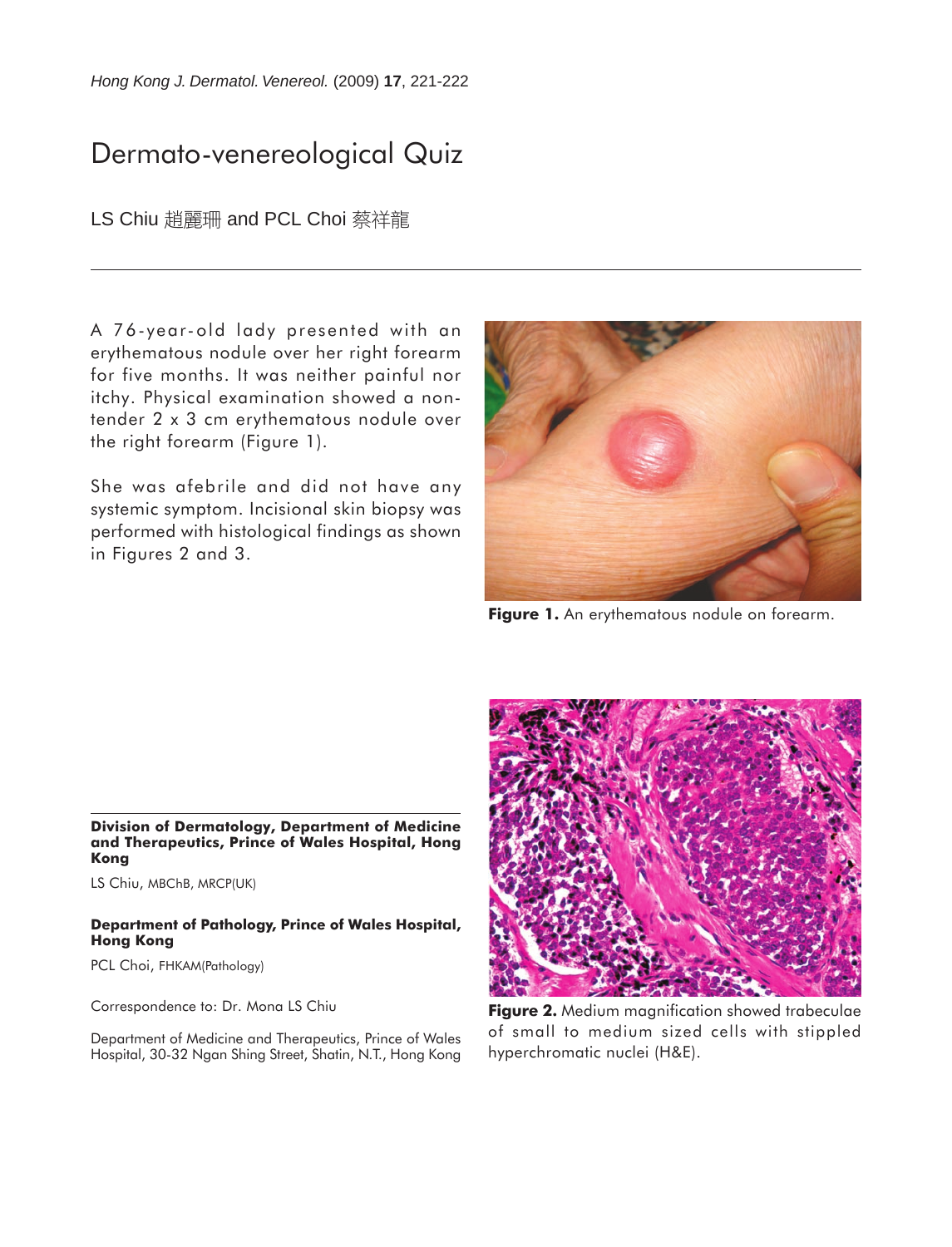

**Figure 3.** CK-20 stain showed paranuclear dot-like positivity.

## **Questions**

- 1) What are the possible clinical differential diagnoses?
- 2) What is the diagnosis?
- 3) What are the histological differential diagnoses?
- 4) What are the risk factors for this condition?
- 5) What are the treatment options and prognosis?

(Answers on page 233)